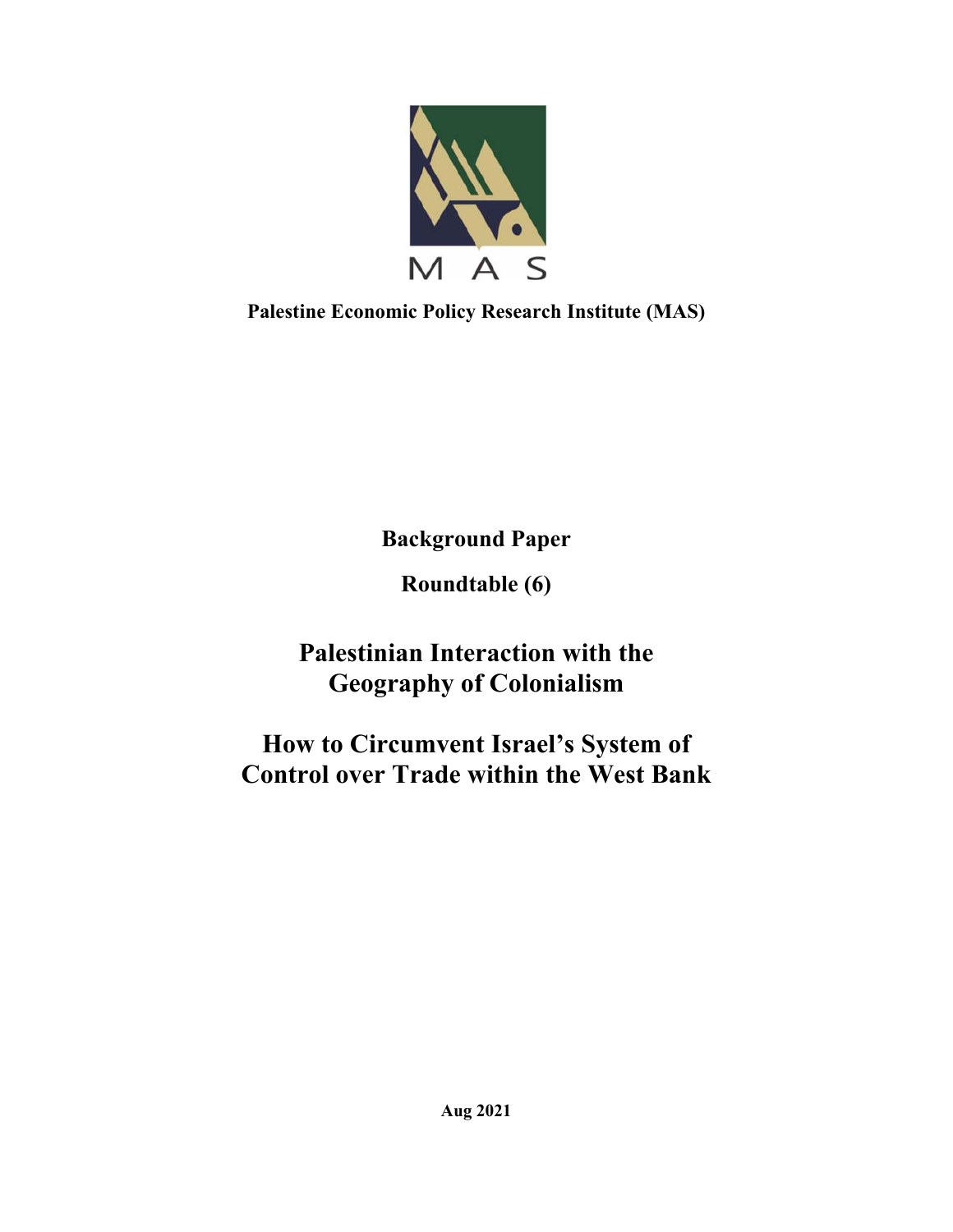#### **Palestinian Interaction with the Geography of Colonialism How to Circumvent Israel's System of Control over Trade within the West Bank**

Prepared by: Palestine Economic Policy Research Institute (MAS), based on the contribution of researcher Mr. Walid Habbas, Doctoral candidate at the Hebrew University of Jerusalem- the Department of Sociology and Anthropology, email: walidhabbas1980@gmail.com.

**This Background paper is funded by** 



**This document has been produced with the support of the Heinrich-Böll-Stiftung. The views expressed herein are those of the author(s) and therefore not necessarily reflect the opinion of the Hinerich-Böll-Stiftung.**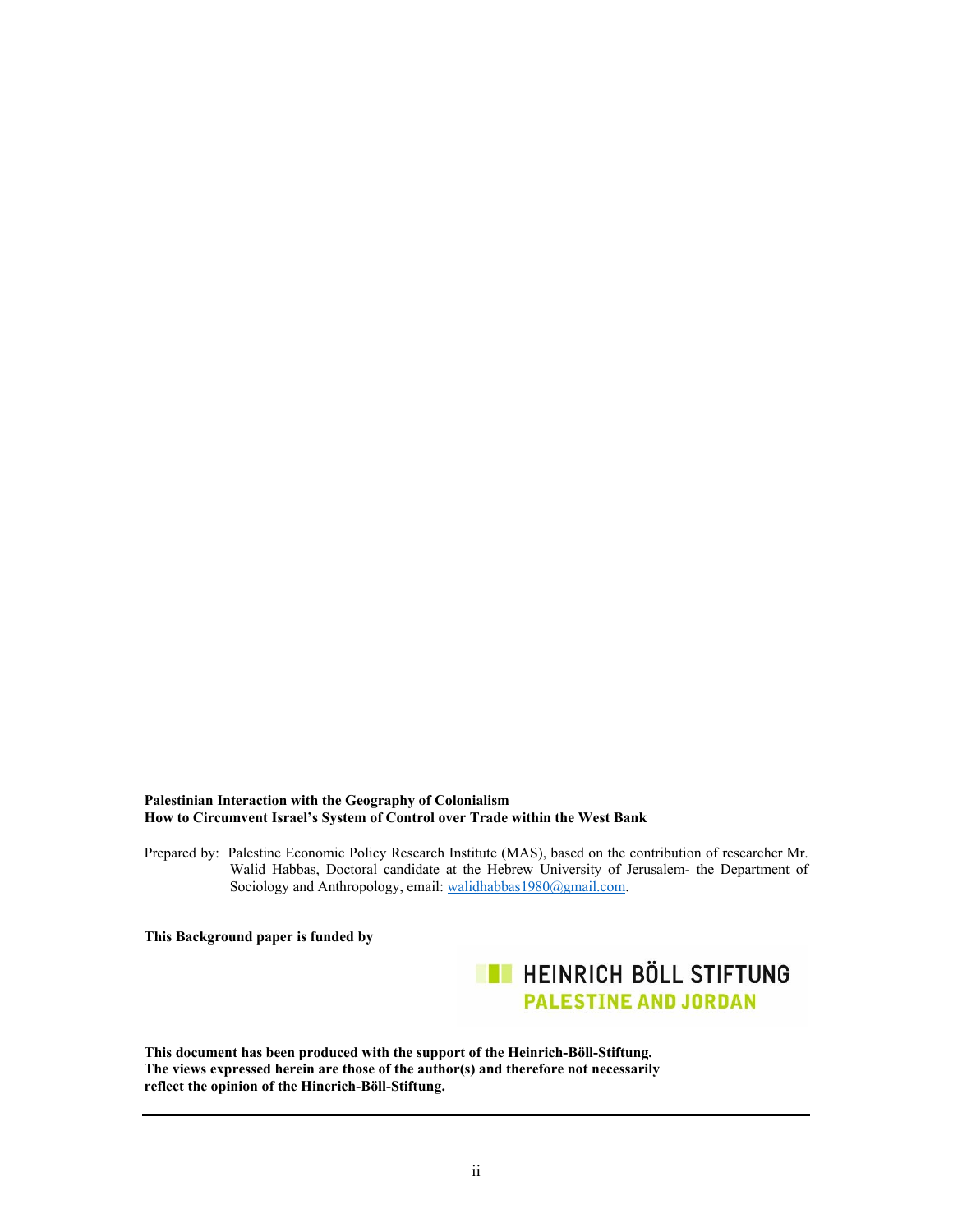# **Executive Summary**

The Oslo Accords (1993-1999) delineated administrative borders within the territory of the West Bank, separating it into Areas A, B and C, in addition to Jerusalem. Restrictive occupation policies, combined with the imposition of the Israeli tax system under the remit of the Paris Economic Protocols, force the Palestinian private sector to constantly search for solutions in order to conduct trade and manage their business interests, operating in a distorted environment unlike that governing the private sector in other countries. This, in turn, has resulted in distorted economic and trade relations within the Palestinian economy, that are harmful to its markets and the public Treasury.

On the other hand, in the wake of the second Palestinian Intifada (2000-2004), Israel imposed a segregated border regime, characterized by a "colonial geography" encompassing Israeli spatial planning and confining Palestinian population centers to specific, and scattered, geographical areas. Israel has established settlements deep in Palestinian areas, creating an enabling spatial environment for illegal trade relations between Palestinian and Israeli merchants that constitute an unregulated and uncontrolled economy. Settlements have been designed to provide an infrastructure for these relations, creating unregulated border trade. In other words, there are Palestinian economic players who have adapted to this complex geographic system and have developed practical skills on to how to circumvent and take advantage of its loopholes.

This paper highlights the role of geographical realities in the West Bank, and the creation of 'grey' and 'in-between' zones that facilitate the circumvention of trade laws and regulations. These provide a fertile ground for profit-making. The paper also outlines the most important methods used by Palestinian merchants to benefit financially from border trade, taking advantage of their knowledge of the geography of colonialism and of the differences between multiple legal systems within the West Bank. This profit is not unilateral as such activities also result in profits for Israeli merchants in the settlements. Indeed, if there were no gains for the Israeli side of the transactions, the profitability of these dynamics would not have been in this form, or on this scale.

# **1. Introduction: Between the Paris Economic Protocol and Geographic Realities in the West Bank**

While preparing for the Oslo peace process, the Israeli government appointed a team of specialists to propose a specific formula for economic relations with the Palestinians. This team was headed by Professor Haim Ben Shahar, which recommended the continuation of economic integration and trade dependency, a state of affairs that had been imposed forcibly by Israel on the West Bank and the Gaza Strip since 1967. This effectively meant that any future agreements "should not include any economic borders" between Israel and the Palestinian territories.<sup>1</sup>

In 1994, the signing of the Paris Protocol on Economic Relations regulated economic relations between the autonomous Palestinian areas and Israel. The Palestinian delegation suggested the formation of a customs' system similar to that of a free trade area, allowing Palestine to pursue its own trade system with countries across the globe, as well as delineating economic borders. However, Israel strongly opposed this proposition. Based on the recommendations of Ben

<sup>1</sup> Arie Arnon, "Israeli Policy Towards the Occupied Palestinian Territories: The Economic Dimension 1967-2007," *Middle East Journal* 61, no. 4 (AUTUMN 2007): 583–84.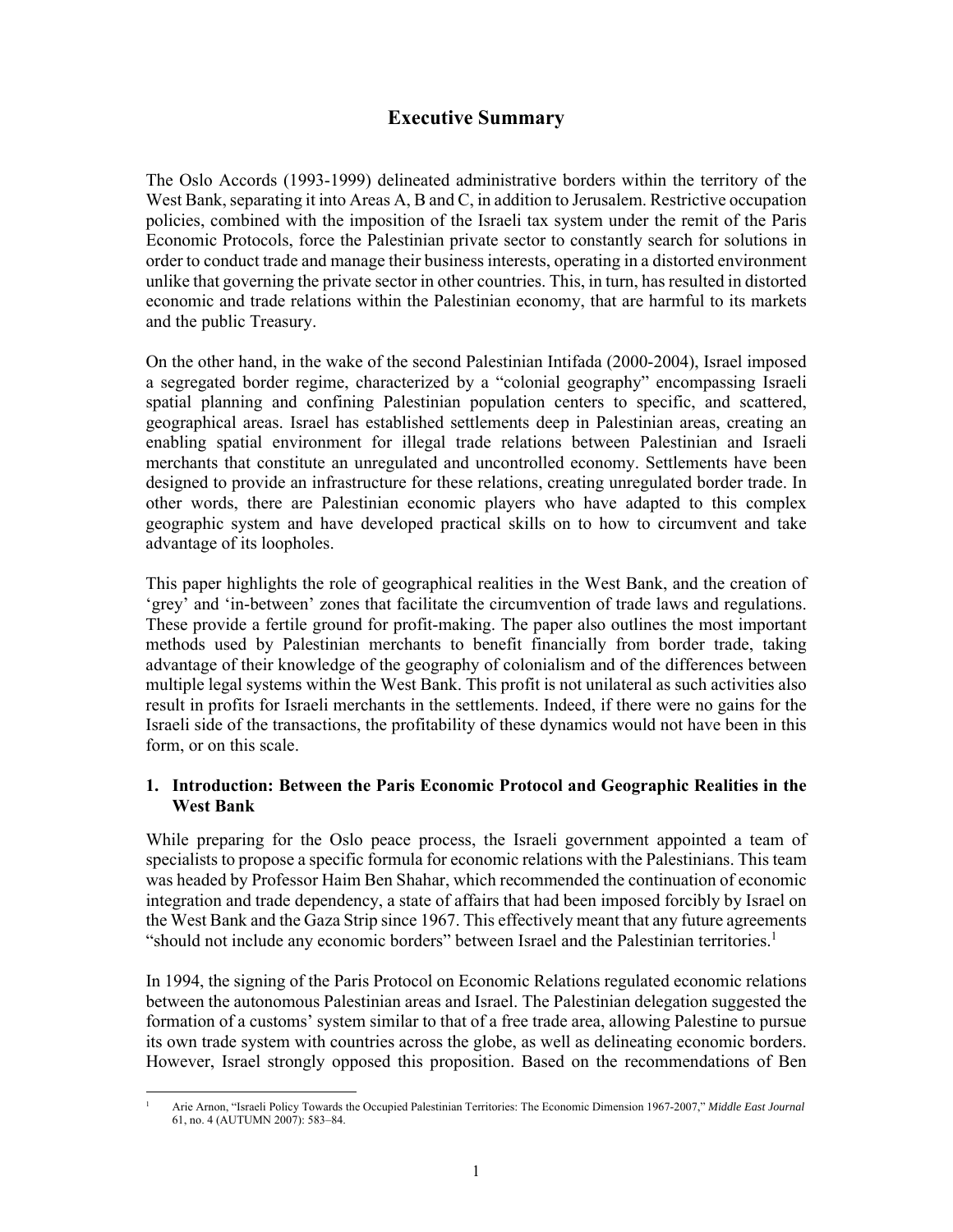Shahar, Israel insisted on the application of a customs' union system, without demarcating boundaries between the two parties. The customs' union system imposes several obligations on the Palestinian National Authority (PNA):2

- Compliance with customs duties and taxes applicable in Israel (except for specific goods detailed in lists A1, A2 and B).
- The Authority can conduct free exchange of goods between its autonomous territories and Israel (with the exception of six agricultural products that were supposed to be added to the free trade agreement by 1998).
- The Authority has the right to use Israel's external passages (seaports, airports and land borders), freely and without obstacles.
- Customs' revenues levied on imports to Israel or the Authority are considered due to the party to which imported goods will ultimately arrive (i.e. the final destination of the imports).

Since 1994, significant changes have occurred 'on the ground', leading to the emergence of a gap between the provisions of the Paris Economic Protocols (de jure) and its application in practice (de facto). Israel has created borders and constructed a separation wall, leading to the imposition of an Israeli spatial system of control. This increases transportation and logistical costs, which contributed to great losses for many Palestinian merchants. However, this colonial geography, which stifled the Palestinian economy and harmed trade routes and freedom of movement was, at the same time, a source of income and profit for other merchants.<sup>3</sup>

Previous reports and studies focused on the existence of a gap between the provisions of the Protocol and realities on the ground, presenting numerous opportunities for economic players from both parties to circumvent regulations and applicable laws. Of particular importance are issues of tax evasion, financial leakages and commodity smuggling. These practices have negatively influenced the overall income of the Treasury, reducing the volume of clearance revenues that the PNA collects from Israel. They have also led to the creation of unfair competition between traders. However, these previous studies did not address the problems of colonial geography and spatial differences in laws and regulations, enabling many segments of West Bank residents to reap profits that are considered "illegal" by the PNA.<sup>4</sup>

# **2. Overview of the Border System in the West Bank**

After occupying the West Bank in 1967, Moshe Dayan announced "the removal of the Green Line" and "bragged about" the fact that the Palestinians now depended on Israel for their livelihoods, especially in matters of trade. The borders re-emerged during the Oslo negotiations (1993-1999), when the PNA was granted administrative autonomy over 40% of the West Bank (Areas A and B). These administrative borders turned the Palestinian economy into a single, legal entity, restructuring trade between the two parties, transforming it from a forcibly-

<sup>2</sup> Steven Barnett and International Monetary Fund, eds., *The Economy of the West Bank and Gaza Strip: Recent Experience, Prospects,* 

and Challenges to Private Sector Development (Washington, DC: International Monetary Fund, 1998).<br><sup>3</sup> Walid Habbas, "The West Bank-Israel Economic Integration: Palestinian Interaction with the Israeli Border and Permit Reg *Political Economy of Palestine: Critical, Interdisciplinary, and Decolonial Perspectives*, ed. Alaa Tartir, Tariq Dana, and Timothy Seidel (Cham: Springer International Publishing, 2021), 111–34, https://doi.org/10.1007/978-3-030-68643-7\_5. 4

UNCTAD, "The Economic Costs of the Israeli Occupation for the Palestinian People: Cumulative Fiscal Costs" (New York: United Nations Conference on Trade and Development, 2019), https://unctad.org/en/PublicationsLibrary/gdsapp2019d2\_en.pdf; Jamil Misyef, "Smuggling and Evasion of Custom Duties and Taxes: The Cost to the Palestinian Treasury and Market," Background Paper, Roundtable (6) (Ramallah: Palestine Economic Policy Research Institute (MAS), 2018), http://www.mas.ps/files/server/20181612091326-1.pdf.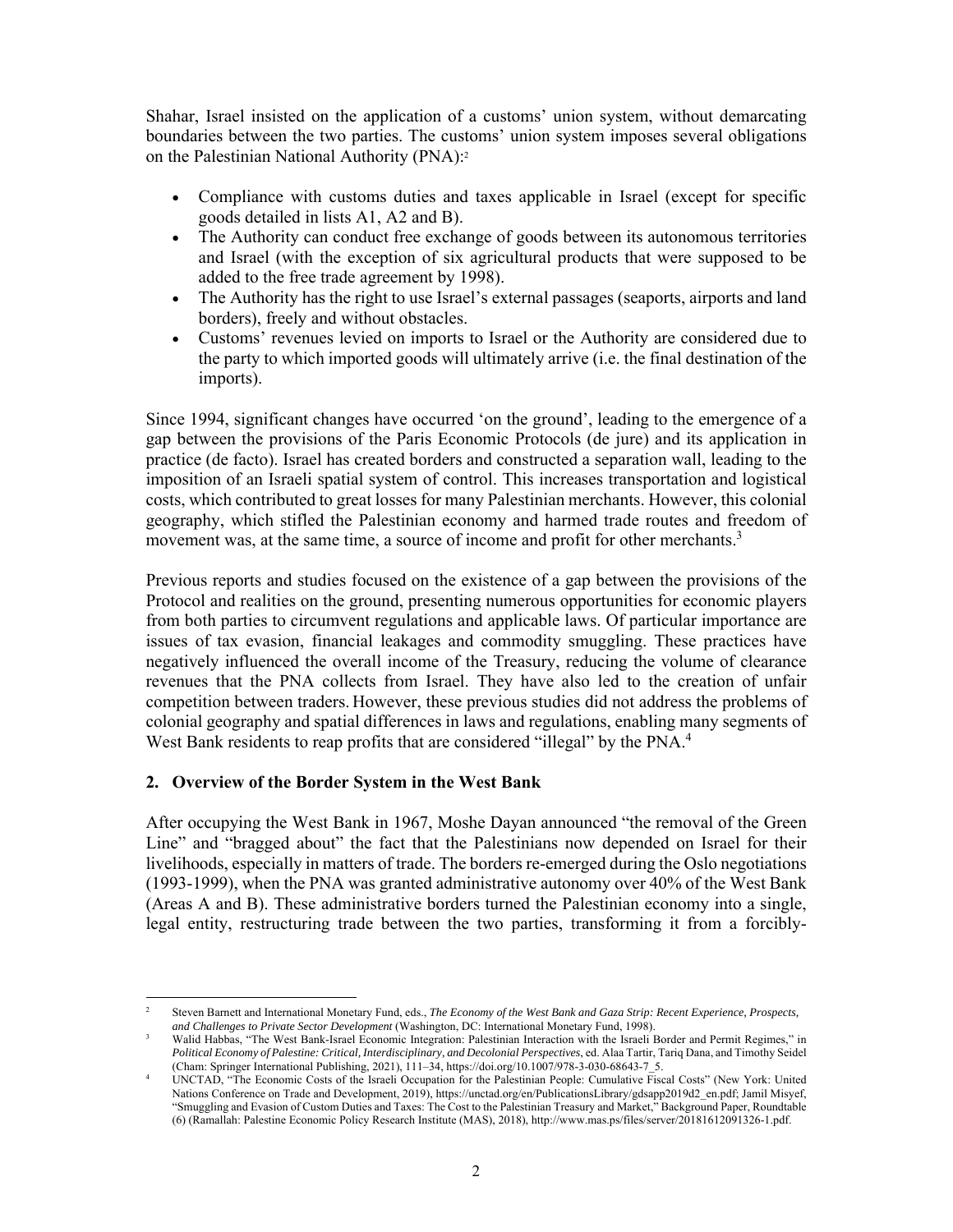imposed customs system (1967-1994) to a mutually-agreed one (1994-), similar to an international trade system. 5

In the aftermath of the Al-Aqsa Intifada (2000-2004), Israel imposed a border regime that isolated the autonomous Palestinian areas from Israel, labelling these as "dangerous areas". Gradually, the West Bank was surrounded by a separation wall and divided into isolated cantons, surrounded by numerous checkpoints. This border regime put an end to what could be termed the smooth flow of trade between the two sides. Gradually, Israel turned the wall into something akin to an international crossing point, forcing Palestinian traders (exporters and importers) to use special trade routes that pass through commercial passages, specifically instituted for this purpose. The imposition of this border system had many consequences for the Palestinian economy overall, and for Palestinian trade in particular, most notably below.

#### **First: Forcing Palestinian Traders to Use Commercial Passages**

The separation wall in the West Bank has turned into a quasi-international trade border with Israel, which has designated six permanent, official, commercial passages, through which a large proportion of Palestinian exports pass: Al-Taybeh/Tulkarem, Barta'a/Al-Rehan, Al-Za'im/Jerusalem, Beitunia, Al-Jalama and Tarqumiya. In addition there are seasonal, commercial passages such as the Bardala agricultural crossing. There are also unofficial, commercial passages. These are not intended for the entry of goods, however, the Israeli authorities allow certain industries to use them for this purpose, without there being a written agreement with such merchants. The Bethlehem checkpoint 300 is an example, through which stone-works and manufactured clothes exit Bethlehem and enter Israel. It should be noted that there are no official statistics on the percentage of goods that pass through commercial passages specifically, other than those operated by the Civil Administration and Border Passages Authority in Israel, who do not publish official statistics.<sup>6</sup>

With regard to exports from Palestinian territories in the West Bank, irrespective of whether the final destination is Israel, Gaza, or a third country (via Israeli ports), the transportation of goods is carried out via designated commercial passages, and is therefore subject to a strict inspection system called the "back-to-back" system. This system is considered physically and mentally exhausting for Palestinian merchants.<sup>7</sup> First, Palestinian merchants incur double freight costs, because goods are transported to Israel using Palestinian and Israeli trucks that meet at the passages, with back to back unloading and reloading of goods. Second, the waiting period for each shipment at commercial passages ranges from two to four hours because of time required for inspection operations, leading to the reduction in the number of Palestinian shipments that can be made daily. This acts as a disincentive for Palestinian producers to increase production volumes, given their inability to move produced goods. Third, Israel forces Palestinian exporters to use wooden pallets to package their cargo during shipments, which limits the volume of goods that can be loaded onto each truck. Fourth, inspection procedures cause significant damage to goods, as Israeli agents unload pallets and inspect their contents. Fifth, transit regulations and procedures change sporadically, without informing Palestinian merchants of such changes.

<sup>5</sup> Arie Arnon, ed., *The Palestinian Economy: Between Imposed Integration and Voluntary Separation*, Social, Economic, and Political Studies of the Middle East and Asia, v. 60 (Leiden ; New York: Brill, 1997).

USAID, "Strengthening the Palestinian Private Sector through Reducing Trade Transaction Costs: A Comprehensive Research and Advocacy Program," Final Report (Jerusalem: United States Aid Agency, 2015); B'Tselem, "List of Military Checkpoints in the West Bank and Gaza Strip" (B'Tselem, 2019), https://www.btselem.org/freedom\_of\_movement/checkpoints\_and\_forbidden\_roads 7

We exclude from this narrative large-scale Palestinian merchants who have started using secure logistical services within the "door-todoor" program. For more details on the context of negotiations and efforts to reach a "door-to-door" agreement, and the consequences of its use for merchants, see : Habbas Walid and Berda Yael (2021) Colonial management as a social field: The Palestinian remaking of Israel's system of spatial control. Current Sociology. https://doi.org/10.1177/00113921211024695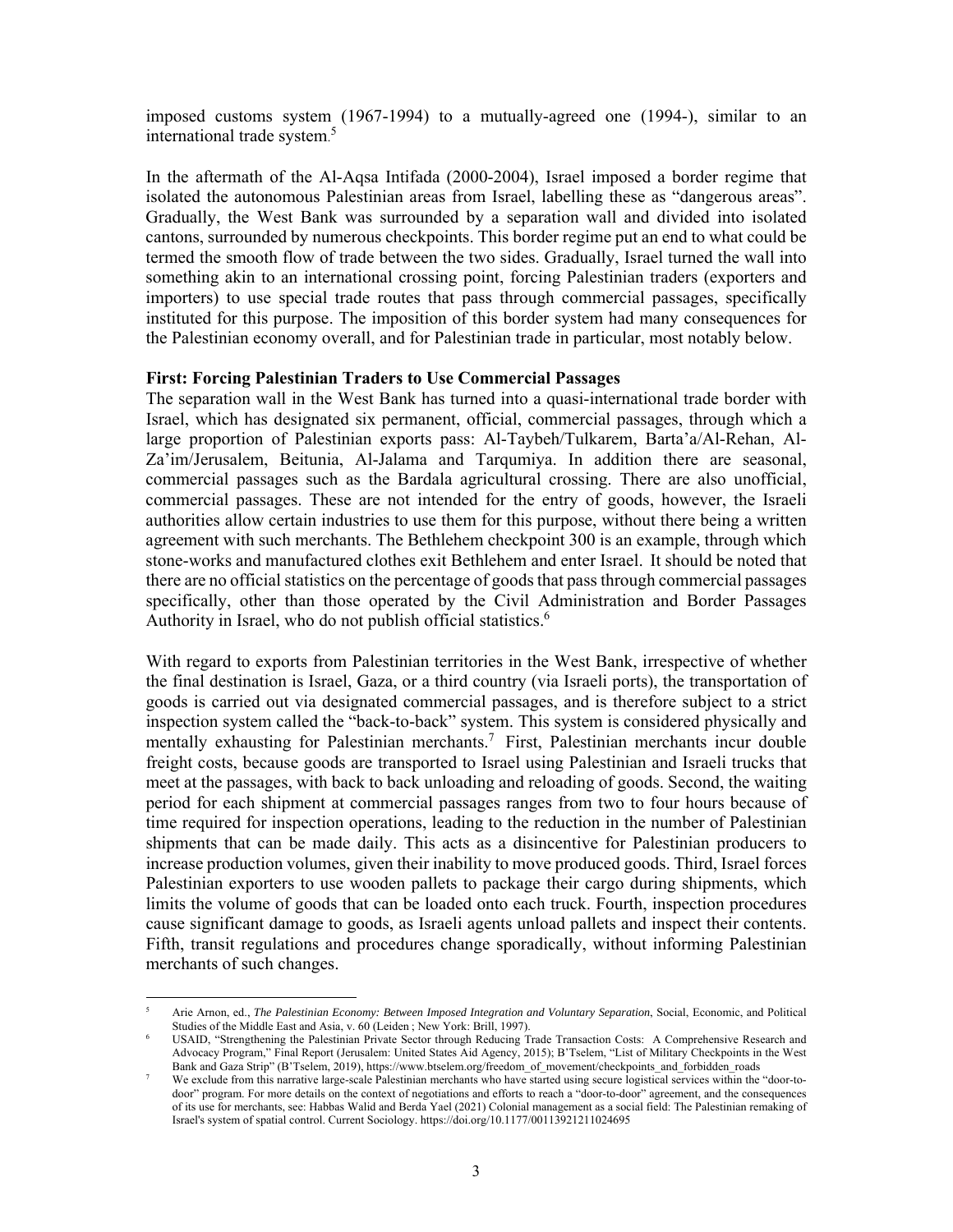# **Second: Creating "Colonial Geography"**

The border regime imposed by Israel on West Bank lands is not limited to the separation wall, official commercial passages, and the road network. It also includes different layers of administrative borders that allow for the creation of diverse commercial/legal systems between certain regions. Palestinian merchants are aware of this colonial geography, which enables them to move easily from one administrative region to another, and to benefit from the differences in the mechanisms of law enforcement. Below are some of the most prominent forms of colonial geography in the West Bank:

- 1. Areas A and B, which are under PNA jurisdiction.
- 2. Area C, which is under jurisdiction of the Israeli Civil Administration .
- 3. Settlements in the West Bank. Although the settlements are physically located in Area C, there is a regulatory system that Israel imposes on the Palestinians therein (outside the territorial boundaries of the settlements), which is separate from the system of laws that governs Israeli settlers<sup>8</sup>. Settlers within the boundaries of a settlement can benefit from Israeli laws relating to economic matters (such as commercial laws, tax system) and logistical transportation. For example, the transfer of goods between an industrial area in the settlement and between Israel is not considered an import or export, even though it is a transfer of goods from the West Bank to Israel.
- 4. Area J1, located 'behind' the wall, under the jurisdiction of the Municipality of Jerusalem (meaning that this area was annexed to Israel, which imposed its sovereignty). However, geographically, these are located on the Palestinian side of the wall. Examples include Kafr Aqab and Shufat camp.9
- 5. Area J2, that is not located 'behind' the wall. It is classified as part of Area C, but is located on the Israeli side of the wall, and is geographically contiguous with the Israeli interior. Examples include Dahiyat al-Barid near Beit Hanina, and Atarot industrial park.10
- 6. Areas located on the borders of the West Bank. These are Palestinian villages situated on the separation line (border). They are divided by the Green Line into two parts. Examples include Baqa and Barta'a, as well as villages/towns adjacent to the Green Line whose economic activity is linked to Israel, such as Beit Awa, Al-Madya and Ni'lin, to name a few.

The complications imposed by Israel on Palestinian merchants (particularly exporters) in using commercial passages forces many of them to search for other means that are less costly, in terms of time and logistics/finance. This creates new mediators and brokers for logistical transport, and new Palestinian economic players who are familiar with the conditions of colonial geography.

In other words, the colonial border system imposed by Israel, especially after the second intifada, led to the emergence of new needs by some businesses and merchants, who did not

<sup>8</sup> ACRI, "One Rule, Two Legal Systems: Israel's Regime of Laws in the West Bank" (The association for Civil Rights in Israel, 2014), https://law.acri.org.il/en/2014/11/24/twosysreport/.

J1 area includes that part of the Jerusalem governorate which was annexed by the Israeli occupation forcibly, after its occupation of the West Bank in 1967. J1 area includes the following communities (Kafr Aqab, Beit Hanina, Shu'fat Camp, Shu'fat, Al-Isawiya, Sheikh Jarrah, Wadi Al-Joz, Bab Al-Sahira, Al-Sawwanah, Al-Tur (Mount of Olives), Al-Quds (Beit Al-Maqdis), Al-Shiyah, Ras Al-Amud,

Area J2 covers the Jerusalem governorate, with the exception of that part of the governorate which was annexed by force by Israel after its occupation of the West Bank in 1967. J2 area includes the following communities (Rafat, Khums, Qalandia Camp, Jaba, Qalandia, Beit Daqu, Al-Jadeerah, Al-Ram and Dahiyat Al-Barid, Beit Anan, Al-Jib, Bir Nabala, Beit Ijza, Al-Qubeiba, Khirbet Umm al-Lahem, Biddo, Al-Nabi Samuel, Hizma, Beit Hanina Al-Balad, Qatana, Beit Surik, Beit Iksa, Anata, Al-Ka'abna, Al-Za'im, Al-Eizariya, Abu Dis, Arab Al-Jahalin, and the Bedouin communities in Al-Eizariya, Abu Dis, Al-Sawahrah Al-Sharqiya, and Sheikh Saad).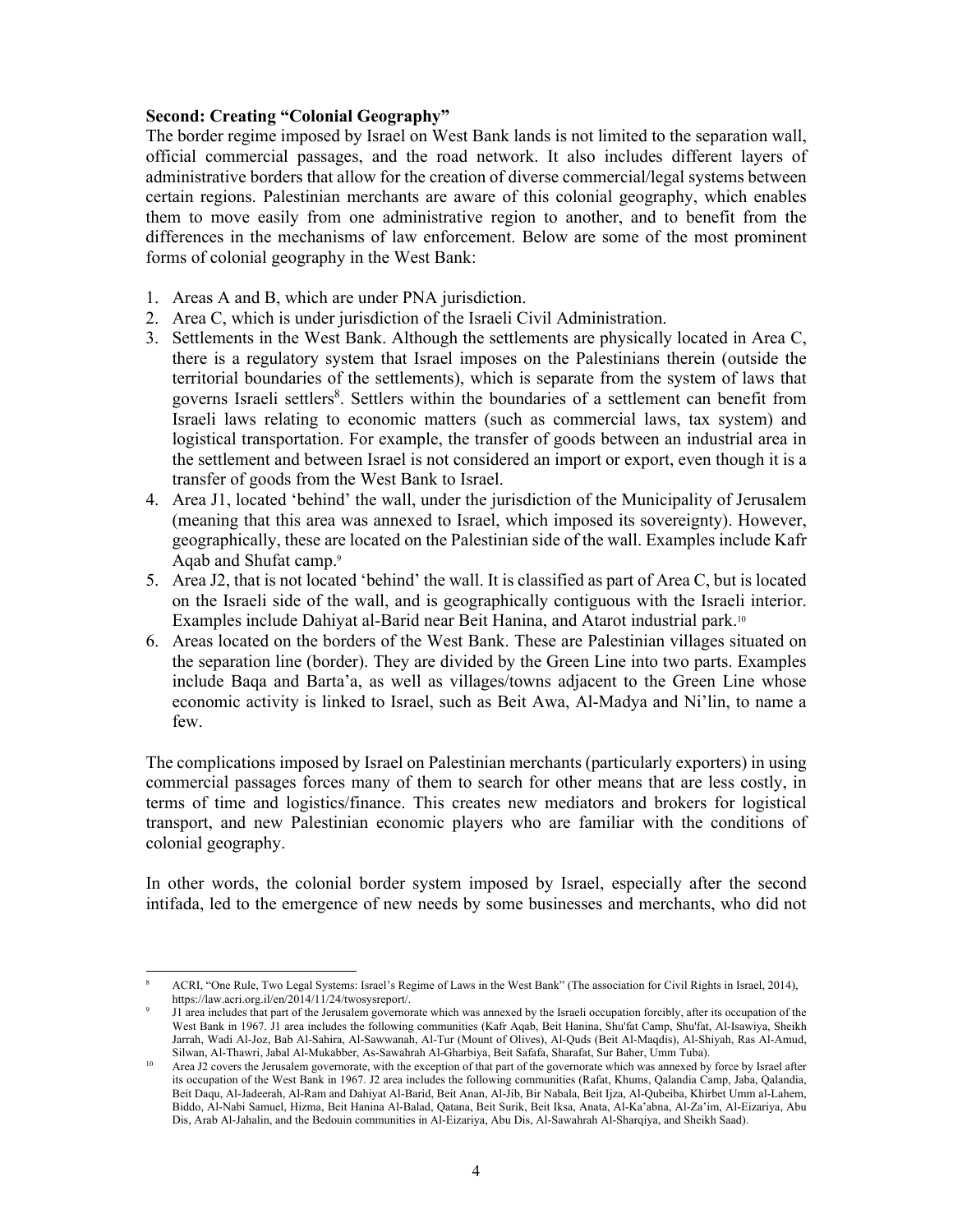want to be exposed to the distorted and overlapping geographical trade situation.11 On the contrary, the beneficiaries of this geography tried to create opportunities for economic transactions between themselves on the one hand, and between them and Israel on the other, outside existing legal frameworks and the oversight of official Palestinian authorities.

# **3. The Most Prominent Forms of the Use of Colonial Geography by the Palestinians**

# **3.1 Using Settlements as a Transit Station to Israel**

The settlements and Israeli industrial zones in the West Bank (there are currently 19 industrial zones in addition to four under construction) have turned into transit stations (terminals) for moving Palestinian goods to Israel. Typically, there is no border crossing between Palestinian villages/towns and adjacent Israeli settlements. If there is a barrier at a settlement's gate, the entry of goods through it is not subject to the same procedures as those at "border" passages. On the other hand, Israeli settlements in the West Bank are linked to Israel through a network of roads and special passages that facilitate the movement of settlers into Israel, especially settlements and industrial areas that are adjacent to the Green Line, and whose geographical connection with Israel is easier and faster.

Between 2005 and 2008, Israel forced Palestinian exporters to pass through designated commercial passages, and to adhere to the "back-to-back" inspection regime. Resultantly, many Palestinian merchants, in partnership with Israeli merchants, or sometimes through Palestinian partners, began renting small properties inside Israeli settlements, especially in those settlements adjacent to the wall. The property (it is sufficient for the property to have an area of 2 square-meters only) is registered as an Israeli operator. This includes the issuance of invoice/consignment papers, and not clearance papers, given that goods are moved from an Israeli town (settlement) to another Israeli town (within the Green Line).

The furniture and furnishings' sector is one of the most prominent Palestinian sectors that use this method of export. This includes furniture manufacturing workshops, fabric and furniture dealers, and upholsterers. The furniture industry in Nablus, Salfit and surrounding areas is a clear example of the dependence of some Palestinian merchants and manufacturers on the infrastructure of the Israeli occupation (settlements and associated road networks), in order to export and market their goods in Israel. This undoubtedly reinforces Israeli control over the Palestinian economy and exacerbates economic dependence.

For example, in 2015, there were about 340 furniture manufacturers in Nablus, where 55% of their production was destined for Israel.12 Instead of "acquiescing" to the "back-to-back" system, the owners of these businesses sought alternative means to bring their goods into Israel, without passing through commercial passages, mainly by renting rooms or caravans inside the settlements, and registering them as Israeli operators. According to some furniture makers from the villages of Bidya and Mas'ha, interviewed in 2019, the Immanuel Industrial Zone is a suitable destination for such businesses. When examining the nature of the factories and workshops in this settlement, it was found that, as of the end of 2020, there were 64 workshops/factories, of which approximately 50 are furniture workshops. This phenomenon is

The information below is based on in-depth interviews (audio-recorded), conducted by the researcher between 2019-2021 in preparation for his doctoral thesis at the Hebrew University in Jerusalem.

<sup>&</sup>lt;sup>12</sup> Jamil Misyif, *"Developing Competitiveness and Increasing the National Product Share: The Furniture Industry Sector"*. Ramallah: Palestine Economic Policy Research Institute (MAS, 2018, Arabic). It is worth noting that most of these furniture workshops are small workshops and are not registered for tax purposes, and therefore they are not eligible for clearance papers.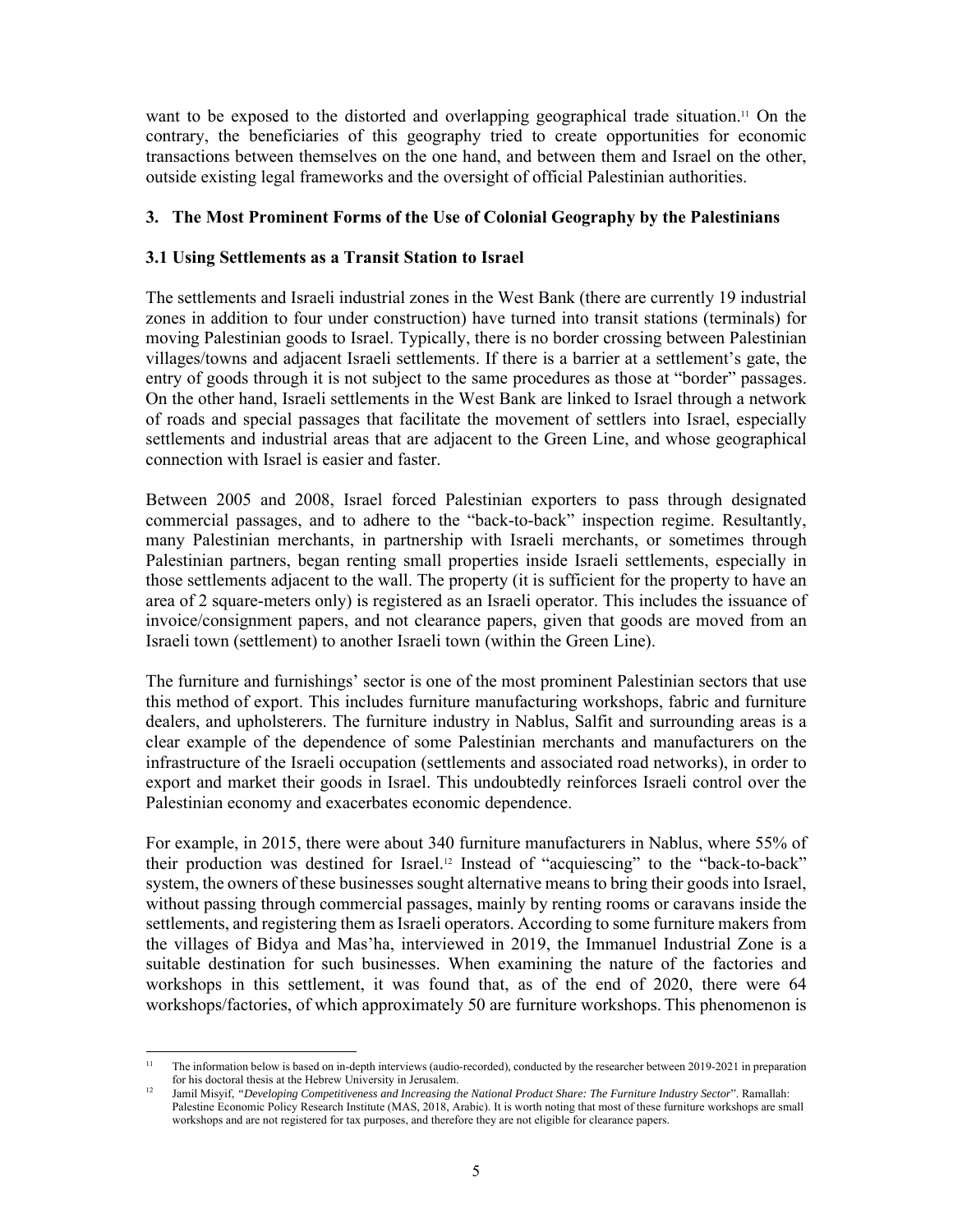not confined only to the Nablus area or the furniture sector.13 Rather, it is a phenomenon that exists across a number of small- or medium-sized Palestinian industries, which rely heavily on marketing their products on the Israeli market, in addition to agricultural products such as fruits, herbs and others.

This phenomenon has developed over the past years, as new players, Palestinians and Israelis, have emerged, acting as middlemen between Palestinian merchants (whether furniture or any other Palestinian product) and the Israeli market. In other words, the idea of "the settlement as a transit station" has turned into one that attracts numerous beneficiaries who visit clearing houses, selling fake invoices/consignments, in order to bring goods into Israel. A number of them maintain relations with Israeli soldiers who are present at checkpoints designated for settlers and offer bribes to the guards at the settlements.<sup>14</sup>

Officially, Israel considers these actions to be "prohibited acts", which should be held accountable by Israeli law. However, in practice, it largely ignores them, as long as it is reassured of the commercial nature of these trade flows. As for Palestinians, this issue is not under the control of official authorities, or subject to the control of the customs' police. According to the Paris Protocol, the PNA is obliged to pay the Israeli side the value of the taxes that it collects on Palestinian goods exported to Israel. Accordingly, efforts by the customs' police focus on monitoring the legality of goods imported into the Palestinian Authority areas. However, if goods leave the West Bank by illegal means, the PNA does not pay much attention to pursuing this type of smuggling, as it does not directly affect the Treasury. The use of settlements as transit stations has significant economic and political effects on the Palestinian side, the most important of which is the creation of economic relations between Palestinians and illegal settlements on Palestinian lands, harnessing the settlements' infrastructure to serve the financial interests of numerous Palestinian merchants.

#### **3.2 Exports and Imports via Non-Commercial Passages**

In general, Israel monitors the movement of Palestinian exports and imports through commercial passages designated for this purpose. It places tax officials and representatives from various ministries at commercial crossing points. On the other hand, Israel prevents the PNA from being present at commercial passages. Therefore, the Authority uses whatever tools it has at its disposal (such as the customs' control apparatus) in an attempt to control movement at some entrances to Palestinian cities. However, this does not mean that all trade exchanges between Palestinians and Israelis flow through commercial passages. There are numerous routes and entrances between Israel and the West Bank, or between Area C and the PNA areas (where customs' patrols sometimes operate). These are considered a major arena for professional smugglers. In practice, it is impossible to curb these routes, due to the overlapping geography and complexities of the administrative borders drawn by Israel, which allow anyone to build a dirt road, or a detour, once he/she knows the topography of the place. Accordingly, observed commercial movements, whether by the Israeli or Palestinian Central Bureau of Statistics, or by the customs' police or other official authorities in Palestine, is less than the real figures. According to the Israeli State Comptroller, the volume of smuggled trade (import and export) via non-commercial passages between the West Bank and Israel amounted to about \$2.16 billion in 2018. This constitutes about one-fifth of the total volume of merchandise trade

<sup>&</sup>lt;sup>13</sup> See, for example, the definition of the industrial zone at the following link: https://bit.ly/3jZeRd5<br><sup>14</sup> Q Furniture focus group, Participation with various furniture manufacturers focus group, headed by Walid Habba 2019, September 28, 2019; Gh. S, Owner of a furniture textile who does not participate in the Door-to-Door. Interviewed by Walid Habbas, Nablus. Nov 1, 2019, November 1, 2019.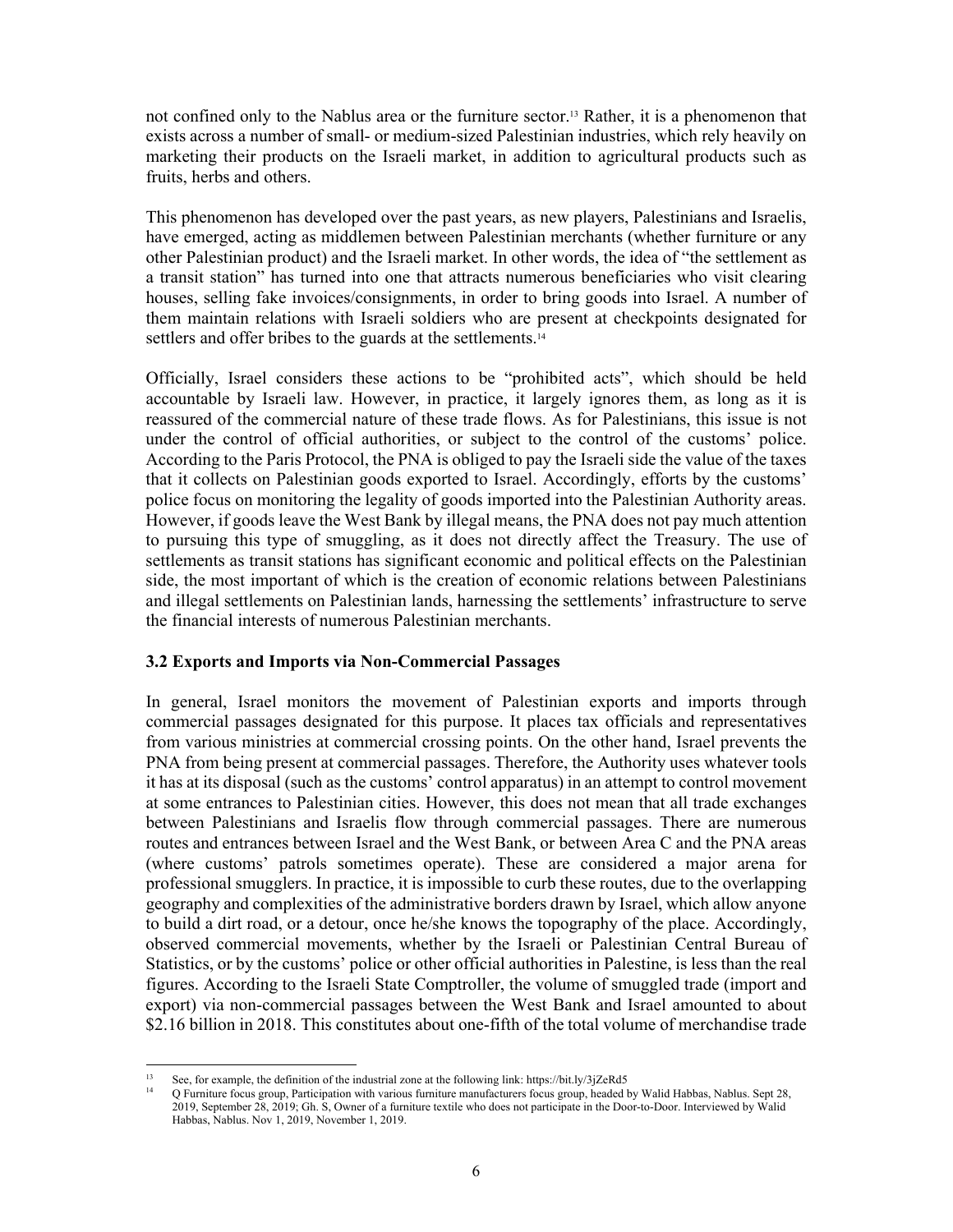(official and unofficial) between the PNA and Israel.15 This type of undisclosed commercial exchange (smuggling) is not subject to any kind of taxes or customs' duties and is not officially registered by Palestinian or Israeli parties. Various categories of smugglers, drivers, bill counterfeiters, Israeli policemen and legal professionals also benefit from these unofficial commercial channels.

On the other hand, and perhaps most importantly, the Israeli legal system, which is supposed to address such ambiguities on the grounds that they harm the Israeli economy, contains many loopholes, and even encourages the continuation of smuggling operations. For example, the Israeli Administrative Offenses Law of 1985 contains numerous provisions and references to VAT laws, but it has restrictions/limitations that render the Israeli Tax Authority impotent in terms of enforcing penal sanctions (such as collecting fines) from anyone who does not work in Israel, or from any person residing in the territories of the PNA. Therefore, when Israel imposes a fine on a Palestinian smuggler from within the PNA, this does not constitute a deterrent.16

To reflect this reality, we cite two examples below (out of hundreds) of smuggling cases by Palestinians that were monitored and caught by Israel. However, there was no way of enforcing Israeli law after taking legal measures against the smugglers. In the period between May 2017 and June 2018 (i.e., only one year), the same Palestinian person was caught 24 different times while smuggling goods from PNA areas to Israel without legal papers. Each time, the Israeli authorities fined him NIS 4,000, without any mechanisms to prosecute him, or any legal justifications to imprison him until he pays the accumulated fines.17 Moreover, in March 2018, a Palestinian smuggler was caught at a non-commercial crossing, transporting goods worth NIS 212,000, without the necessary legal documents. An administrative fine of NIS 4,000 was imposed on him. In August 2017, the same Palestinian smuggler had been arrested at the Adumim crossing, smuggling tobacco (which has a high tax value) with a total value of NIS 200,000, without the necessary legal documents. Again, he was fined NIS 4,000.

The issue does not only depend on smuggling from the PNA areas to Israel, but also in the other direction. For example, "official" goods from Israel are supposed to enter the southern West Bank through the Tarqumiya crossing, via Road No. 35. A Ben Gurion University researcher used a team of researchers for a year to monitor the movement of goods entering the outskirts of Hebron from the east and north. In this important and controversial study, the researcher noted that all the Palestinian villages surrounding the Tarqumiya crossing constitute alternative routes to Road No. 35.18 In fact, the number of trucks that the Tarqumiya crossing handled on a daily basis was much less than the actual number of trucks that were monitored to be heading to the crossing, before changing their course a few kilometers before reaching the crossing. Therefore, it can be concluded from Mr. Garb's study that smuggling is a random act, carried out by smugglers on a medium or small scale. In fact, it includes organized operations and high-value goods. However, there are also goods that enter Palestinian areas through passages designated for Israelis, without the knowledge of the Israeli authorities. In

<sup>&</sup>lt;sup>15</sup> Comptroller, "Annual Audit Report 70c," The Tax Authority Supervision on Land Crossings (Jerusalem: State Comptroller's Office, 2020), https://www.mevaker.gov.il/sites/DigitalLibrary/Pages/Reports/3602-12.aspx.

<sup>&</sup>lt;sup>16</sup><br>State of Israel, "Value Added Tax Law," 1975, https://www.nevo.co.il/law\_html/law01/271\_001.htm#Seif107.<br><sup>17</sup><br>State of Israel ("Dansity Fragment time and Imperator Isrichts from a Study on Fasishts Traffic "in Israel

<sup>18</sup> Yaacov Garb, "Porosity, Fragmentation, and Ignorance: Insights from a Study on Freights Traffic," in *Israelis and Palestinians in the Shadows of the Wall: Spaces of Separation and Occupation*, ed. Stéphanie Latte Abdallah .and Cédric Parizot, Border Regions Series (Farnham, Surrey, England: Ashgate, 2015), 89–108. It should be noted that Yaakov Garb is an Israeli professor from Ben Gurion University in Beersheba. The aforementioned study was carried out by him, through his cooperation with the Israeli Economic Cooperation Fund, which is concerned with establishing networks between the Palestinian and Israeli economies. Later, he developed his research and published it as a chapter in a critical book, published in French under the title "*Under the Shadow of the Wall*".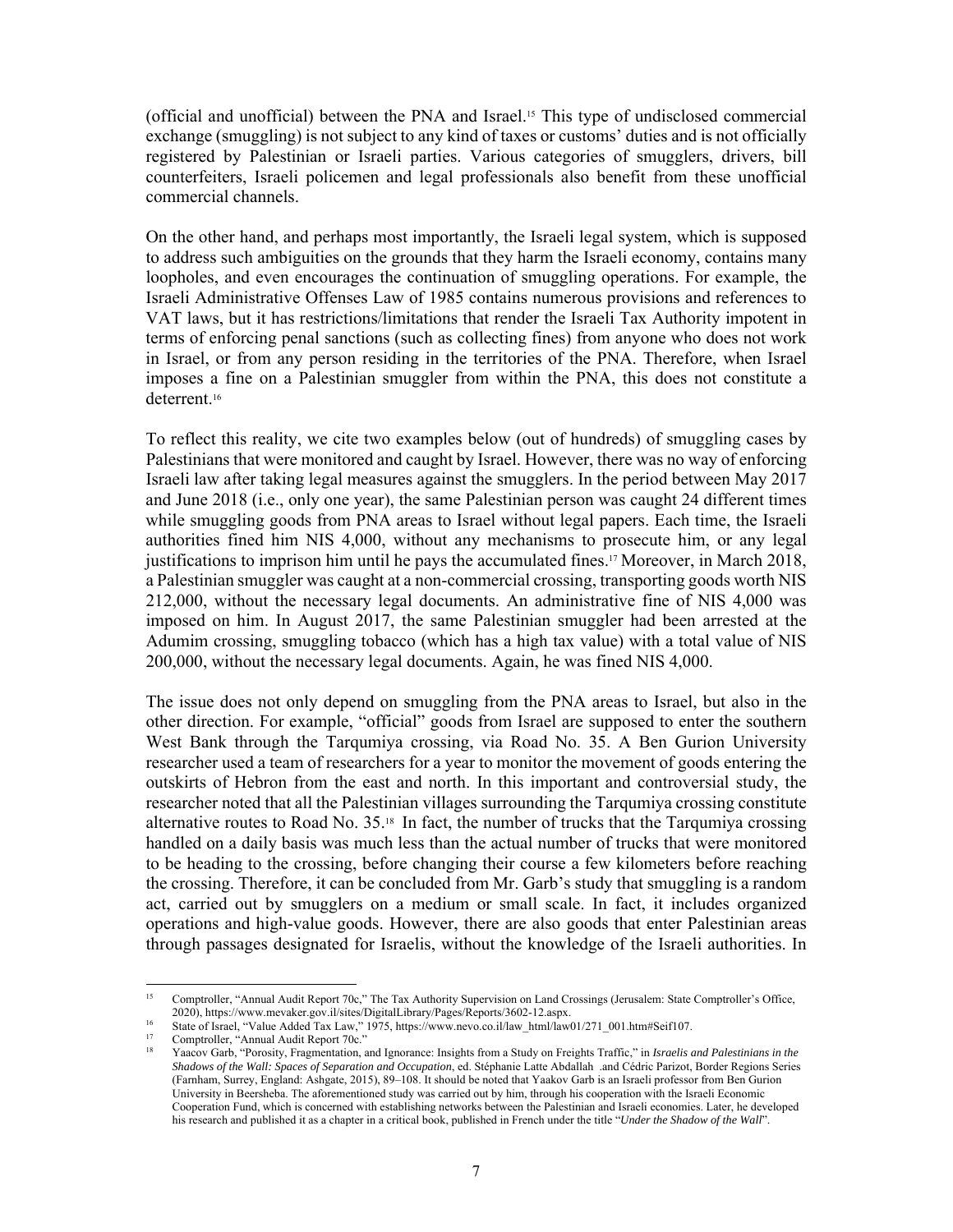other words, the goods enter the West Bank on the basis that they are destined to travel from Israel to the settlements, but in reality, they are destined for the Palestinian areas.

# **3.3 Kafr Aqab: A Grey Area Breeding Ground for Fraud**

Kafr Aqab is situated to the north of Jerusalem, within the Israeli municipal boundaries of Jerusalem. However, geographically it overlaps with the city of Ramallah, without any barrier separating these two areas. Kafr Aqab constitutes a major arena for tax fraud, due to the complexities of colonial geography. One of the examples observed during fieldwork is the phenomenon of huge warehouses in Kafr Aqab, which store Israeli or foreign goods and remarket them inside the West Bank as Palestinian goods.

For example, there are some Palestinian goods whose importation is monopolized by only one Palestinian agent company. However, this sole-agency covers only the Palestinian areas and does not include Israel and the settlements that obtain the same goods from Israeli importers. In addition, unlike Palestinian laws, Israeli laws allow Palestinian companies to monopolize the import of goods, provided that these goods are not marketed in Israel. For example, Ariel washing powder is one of the products of Procter & Gamble. Unipal General Trading Company is the sole agent licensed to import it. Unipal offers 7 kg Ariel powder bags at a price of "X" to shops. However, there are Palestinian merchants who own/rent warehouses in Kafr Aqab and obtain the same product from Israeli agents at a much lower price. They store the product in bulk quantities in warehouses in Kafr Aqab. These are then distributed to shops throughout the West Bank, especially in areas adjacent to Ramallah, or to networks of shops that have branches throughout the West Bank.

In other cases, the Palestinian importer (especially from Jerusalem or from within Israel) can import Ariel merchandise from Egypt (for example) and bring it directly to Kafr Aqab, as Israel allows him/her to do so, provided that he/she does not sell these goods inside Israel. <sup>19</sup> Following this, retail stores mix Ariel's goods smuggled from Israel with Ariel's goods sourced by Unipal, displaying them on the same shelf after forging and pasting Palestinian stickers indicating that all goods came from Unipal. This process is applied to numerous merchandised products monopolized by Palestinian companies, that are offered in the market at higher prices than those sourced by Israeli agents. This process extends from gasoline and diesel to food, as well as a wide variety of detergents, construction equipment and other products.<sup>20</sup>

In another example, the Palestinian merchant who stores his goods in the Kafr Aqab area can import them from (or through) Israel and bring them into Kafr Aqab. Thus, he does not have to show import papers, or pay due taxes to the PNA since the PNA cannot monitor the volume of sales or purchases in Kfar Aqab warehouses. The merchant then distributes these goods to the rest of the Authority's regions, according to an invoice/consignment bill (used to distribute goods within the areas of the Authority after they have been imported, according to the system in force). Thus, the merchant evades income tax, because he/she does not declare the volume of his/her actual sales, since the distribution warehouses are located in Kafr Aqab.

<sup>&</sup>lt;sup>19</sup> N. B., Interview with N. B., a Business Consultation Officer – Jericho Agro Industrial Park (JAIP). Interviewed by Walid Habbas in Ramallah on 12 April 2019.<br><sup>20</sup> Ibid.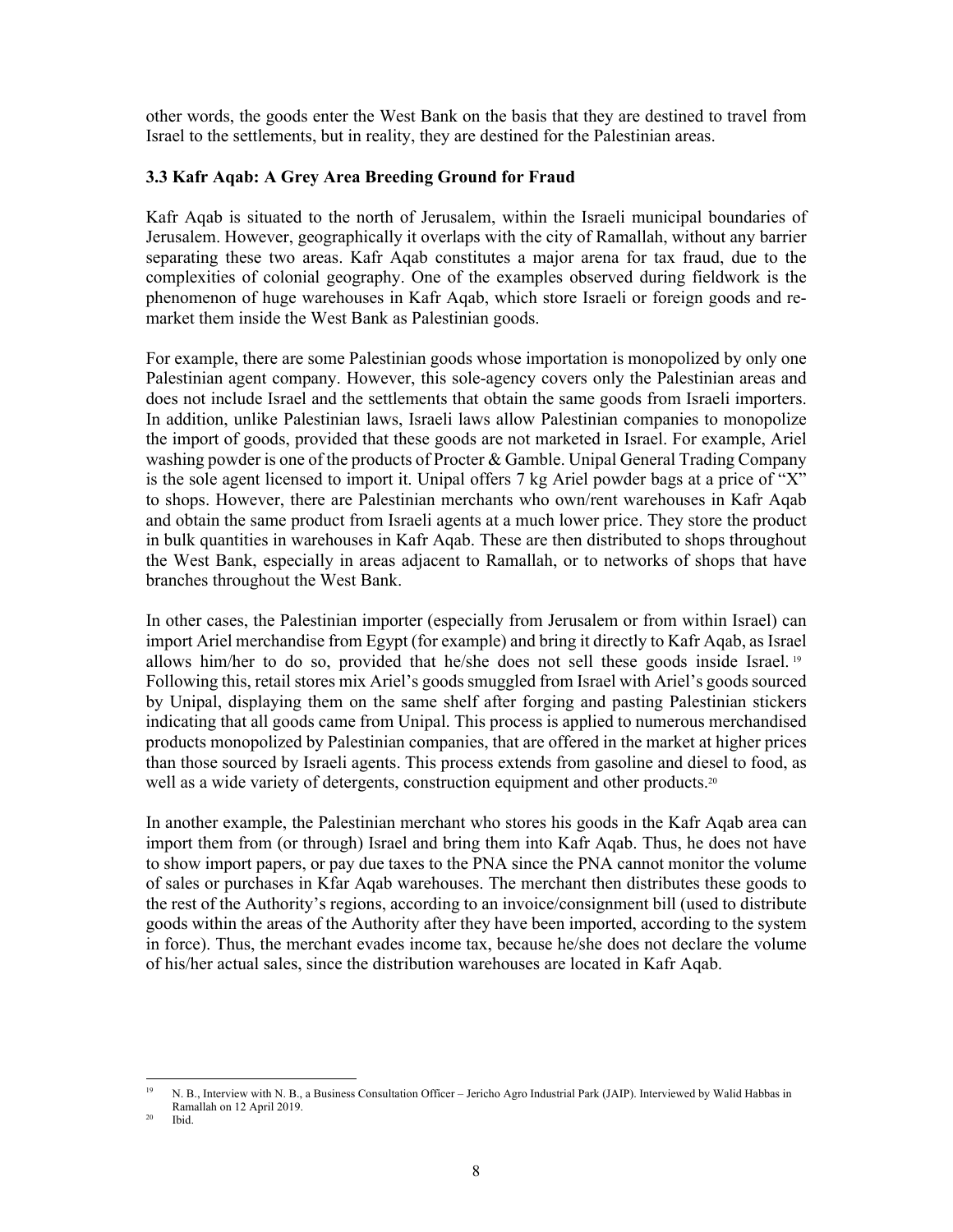# **3.4 Dual Company Registration**

There are companies registered in Israel that are owned by Palestinian businessmen, working in the field of imports. Since these companies are owned by Palestinians (in most cases Jerusalemites), their owners are also able to register them as Palestinian companies with the PNA. The presence of two registrations for the company allows the owner to take advantage of two different legal systems and two distinct labor law frameworks. For example, a company based in the Jerusalem industrial zone of Atarot (an Israeli settlement adjacent to the wall) may continue to employ the same workers, by firing them as employees of the Israeli company, then rehiring them by the Palestinian branch of the same company, in the PNA areas or within Area C). Thus, it is not obliged to abide by the minimum wage in Israel. Moreover, it can reduce workers' wages by 50%-60%, even though they continue to work at the company's branch in Atarot. Alternatively, they may be moved between the two branches.

With regard to trade, the company can move its goods between the two branches without these being considered as imports. The process of transferring goods from the Israeli branch to the Palestinian one includes legal aspects that the company is aware of and can easily circumvent. It is sufficient for the company to use one import invoice, and continue using it, until it is intercepted by the PNA customs' police, which requires showing the invoice. However, this means that the company is able to use the invoice dozens of times, before it is stopped and its papers are checked. According to this mechanism, the company will be able to evade sales' taxes, income taxes, and even import duties paid to the Palestinian side.

# **3.5 Barta'a: An Israeli "Free Market" on Areas B and C in the West Bank**

Barta'a lies on the Green Line to the west of Jenin and south of Umm al-Fahem. When the armistice line between Israel and Jordan was demarcated in 1949, Barta'a was divided into two parts: Barta'a al-Gharbiyye (western Barta'a) is located in Israel, and Barta'a al-Sharqiya (eastern Barta'a) is located in the West Bank. In the Oslo Accords, Barta'a al-Sharqiya and the surrounding lands were divided across Areas B and C. Later, when Israel commenced building the wall in that area, the planners suggested that some of the small settlements located east of Barta'a ought to be annexed to Israel. Thus, the wall was built inside West Bank lands and both Barta'a al-Sharqiya and Barta'a al-Gharbiyye (in addition to neighboring settlements) ended up on the Israeli side of the wall.<sup>21</sup> Although the two villages were re-united, the eastern part of the town is still classified as Area B and C, while the western part is in the State of Israel.

This new reality has caused tremendous economic growth in the town of Barta'a al-Sharqiya, which has turned into an attractive location for entrepreneurs and businessmen, both large and small. Barta'a has become an example of cooperation and common interests between the townspeople and businessmen from Ramallah, Jenin, Hebron and Israel. For example, it is possible for a merchant from Ramallah to import his goods from Turkey, receive them in the nearby Haifa port, and store them in warehouses or shops inside Barta'a al-Sharqiya. Thereafter, hundreds of Israeli customers (Arabs and Jews) visit these warehouses on a daily basis, given that the merchant is exempt from paying income tax, VAT and other levies. Furthermore, major Israeli companies (such as the Israeli Coca-Cola company) rent huge lands or warehouses in Barta'a al-Sharqiya. These are completely exempt from "arnona" (property tax) and income taxes, which they would otherwise have to pay if their warehouses were

<sup>&</sup>lt;sup>21</sup> These are: Moshav Rihan (founded in 1977), Tel Menashe (1999), Hananit (1981), Shaked settlement (1981), Shaked Industrial Zone (1998).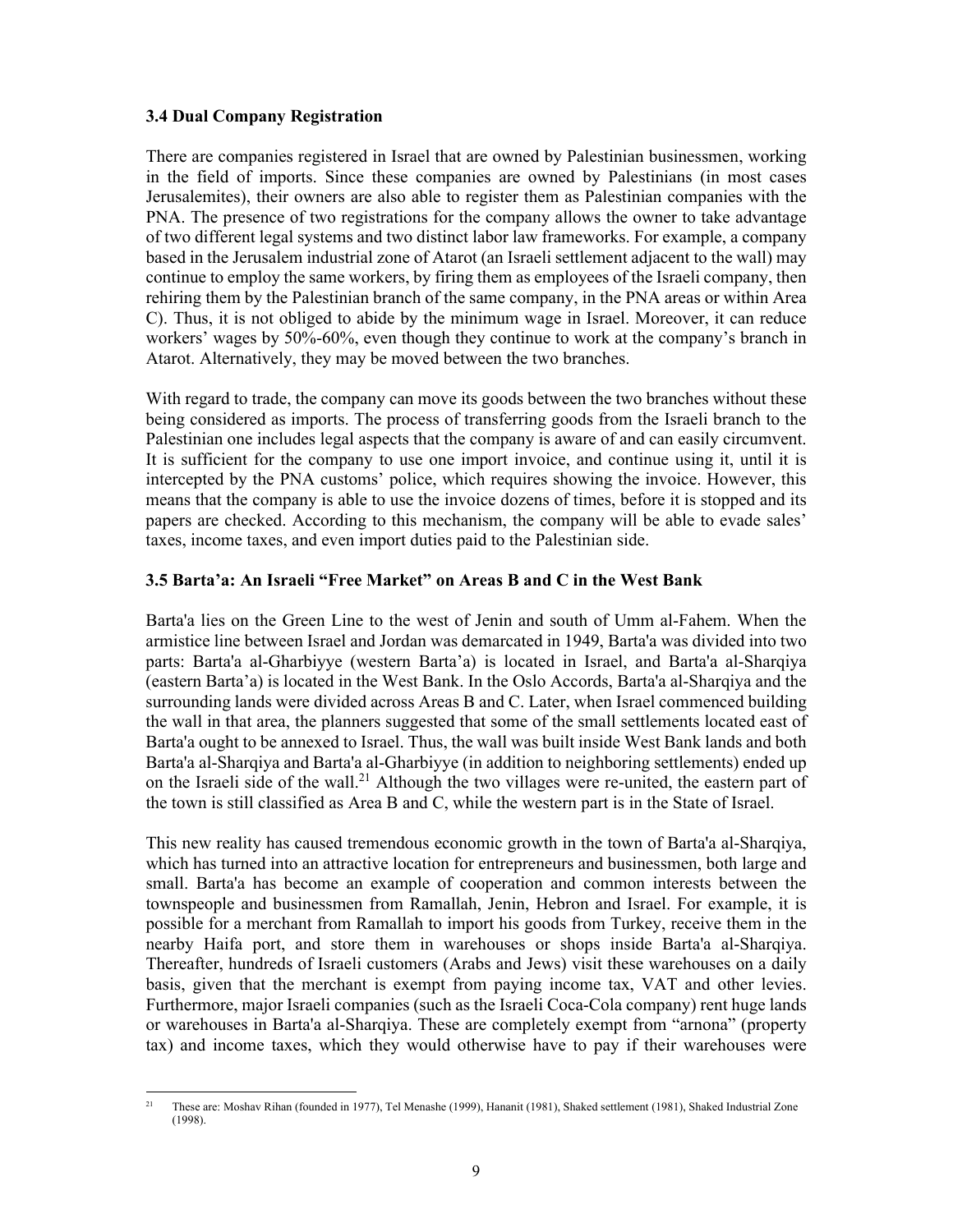located inside Israel or a settlement.<sup>22</sup> While Kafr Aqab is considered a grey area suitable for storing goods by Palestinians and distributing them in the West Bank, Barta'a is a suitable grey area for storing goods by Palestinians and Israelis and distributing them inside Israel.

# **3.6 Beit 'Awa: The Political Economy of Israeli Waste**

Beit 'Awa is located about 22 km to the west of Hebron on the Green Line and its lands are classified as Area B. The village thrives on its business sector, which is the main sector in this community. Business activities focus on the purchase of used furniture that has been disposed of inside Israel. Such waste includes household furniture such as chairs, chapels, beds, electrical and electronic appliances, wires, factory equipment, automotive parts; items that were once of value and were then disposed of but are repairable. The political economy of waste involves semi-structured hierarchies, wherein Beit 'Awa residents (holding entry permits to Israel) travel through Israel with a driver (usually from East Jerusalem), buying all the waste that they can get hold of, or simply taking it for free. Usually, the regions or sectors (factories, commercial buildings, homes, etc.) within Israel are divided across different groups of people.

In the evening, numerous trucks enter the village of Beit 'Awa carrying large and varied quantities of used furniture, which are offered for sale at public auctions, or by agreement with Palestinian merchants. For example, there are Palestinians who specialize in buying computer parts, such as screens, hard drives, wiring, and other components. There are also several laboratories inside Beit 'Awa that specialize in repairing these electronic parts and reselling them on the Palestinian market (and sometimes warranty certificates are issued for what has been repaired!). 23 In many cases, the remnants of goods (waste) that have been repaired are combined with other local or imported goods, and are sold within the Palestinian market, without the consumer knowing their source of origin.

#### **4. Conclusions**

The cases outlined above prove the existence of insufficiently studied, and alarming, socioeconomic phenomena. The segregation regime and commercial passages imposed by Israel have not only damaged the Palestinian economy, but have also had other serious consequences, characterized by the emergence of beneficiaries, brokers and smugglers who engage in illegal activities. This has exacerbated the damage inflicted by the Israeli occupation on the Palestinian economy and multiplied the negative effects resulting from the Israeli-imposed regime of isolation. In other words, the colonial geography underlying the apartheid regime of Israeli occupation contributed to the establishment of networks of economic interests, made up of Palestinians and Israelis (including settlers). This means that, at the grassroots level, there are close relations between Palestinians and Israelis, and that these relations exist secretly or openly. Without doubt, these relations are illegitimate from an economic and political point of view. They result in great benefits for the participants, but they also harm the PNA Treasury.

A sizeable portion of the Palestinian economy is considered an undisclosed, secretive, or fraudulent economy. While the importance of this phenomenon - and the expansion in the number of participants and beneficiaries - should not be underestimated, comprehensive data do not exist to monitor the size of this economy definitively. This economy comprises labor,

<sup>&</sup>lt;sup>22</sup> Rubinstein, Danny, "*The Palestinian Economy: The Free Market for the Dividing Frontier*," Calcalist, 2008. See the following link:<br>https://bit.ly/3iOCKob.

<sup>&</sup>lt;sup>23</sup> Diana Bahor-Nir, *"Economy Junk: Have You Thrown Something in the Garbage? Just a moment, another future awaits it," Calcalist,* 2016. See the following link: https://bit.ly/3jGDoUf